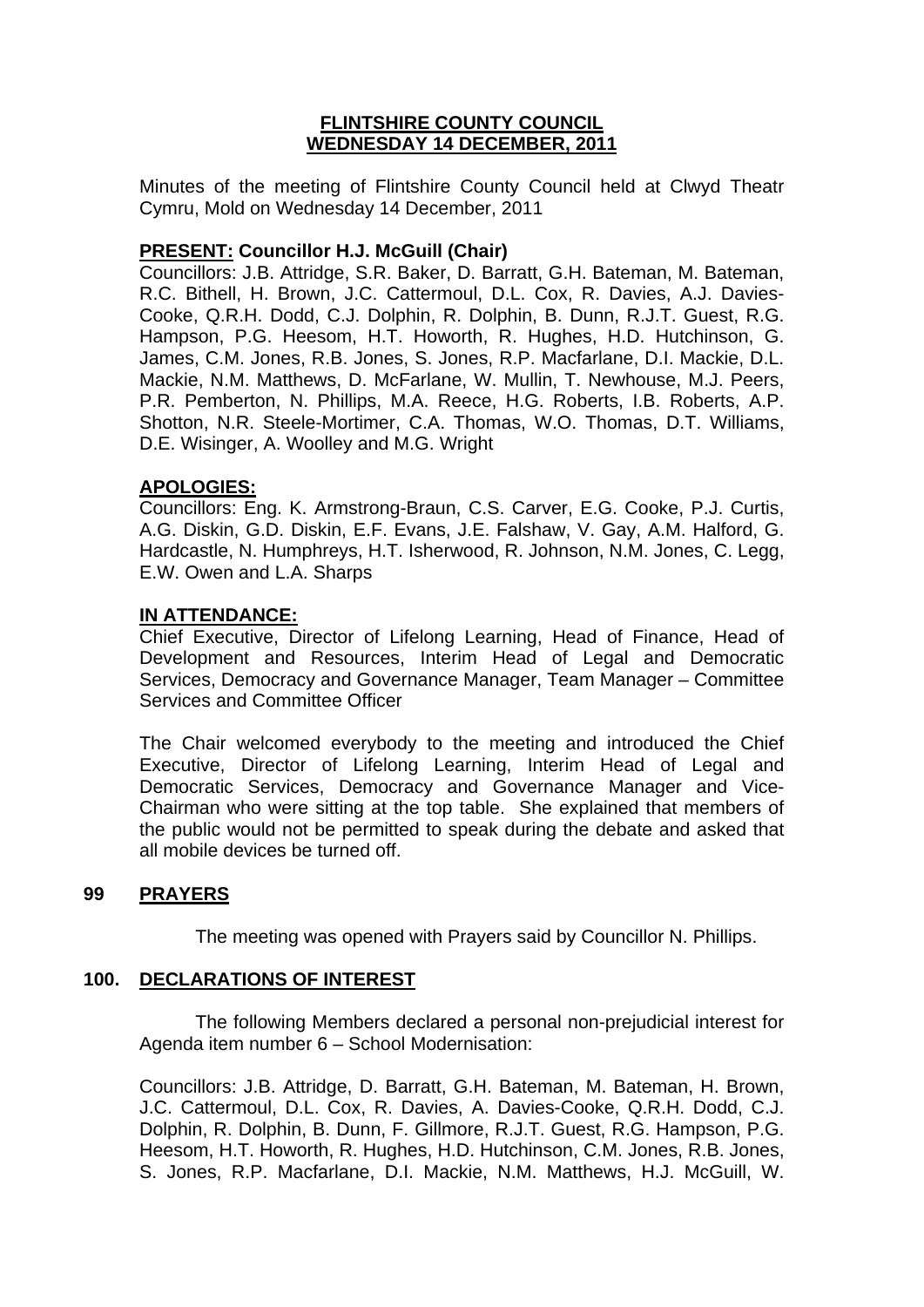Mullin, M.J. Peers, P.R. Pemberton, N. Phillips, M.A. Reece, H.G. Roberts, I.B. Roberts, A.P. Shotton, N.M. Steele-Mortimer, C.A. Thomas, W.O. Thomas, D.E. Wisinger, A. Woolley and M.G. Wright

### **101. COUNCIL MINUTES**

The minutes of the meeting of Flintshire County Council held on 26 October, 2011 had been circulated with the agenda.

#### **Accuracy**

 Councillor R. Davies asked that his name be included under 'Present' on page 3 of the minutes.

 Councillors C.M. Jones and D.E. Wisinger asked that their apologies be included on page 3 of the minutes.

#### Matters arising

 Councillor R.C. Bithell asked if an update could be provided on the resolution for minute number 77. The Interim Head of Legal and Democratic Services reported that the Ombudsman for Wales had confirmed that the Judicial Review application had been refused and that no appeal against this decision had been made.

#### **RESOLVED:**

That the minutes be approved as a correct record and signed by the Chair.

#### **102. THE LATE GARY SPEED, MBE**

 The Chair said that it had been with great sadness to learn of the death of Gary Speed, MBE, who had been a great asset to football and to Flintshire with many Members having known him personally. She asked all Members, officers and members of the press and public to take part in a minute silence in his honour.

Following the minute silence, the Chief Executive reported that a book of condolence had been placed at the back of the meeting room for Members and the public to sign if they so wished following the meeting. He read out the following statement on behalf of the Football Association of Wales:-

"Gary Speed. A true gentleman.

Gary had been the manager of Wales Football Club for almost twelve months when the tragedy occurred, twelve months in which he had begun to see the first shoots of recovery and victories of a young team that was starting to find its way. The facts about Gary's glittering playing career are known to all the most capped Wales outfield player with at one time more Premier League appearances than any other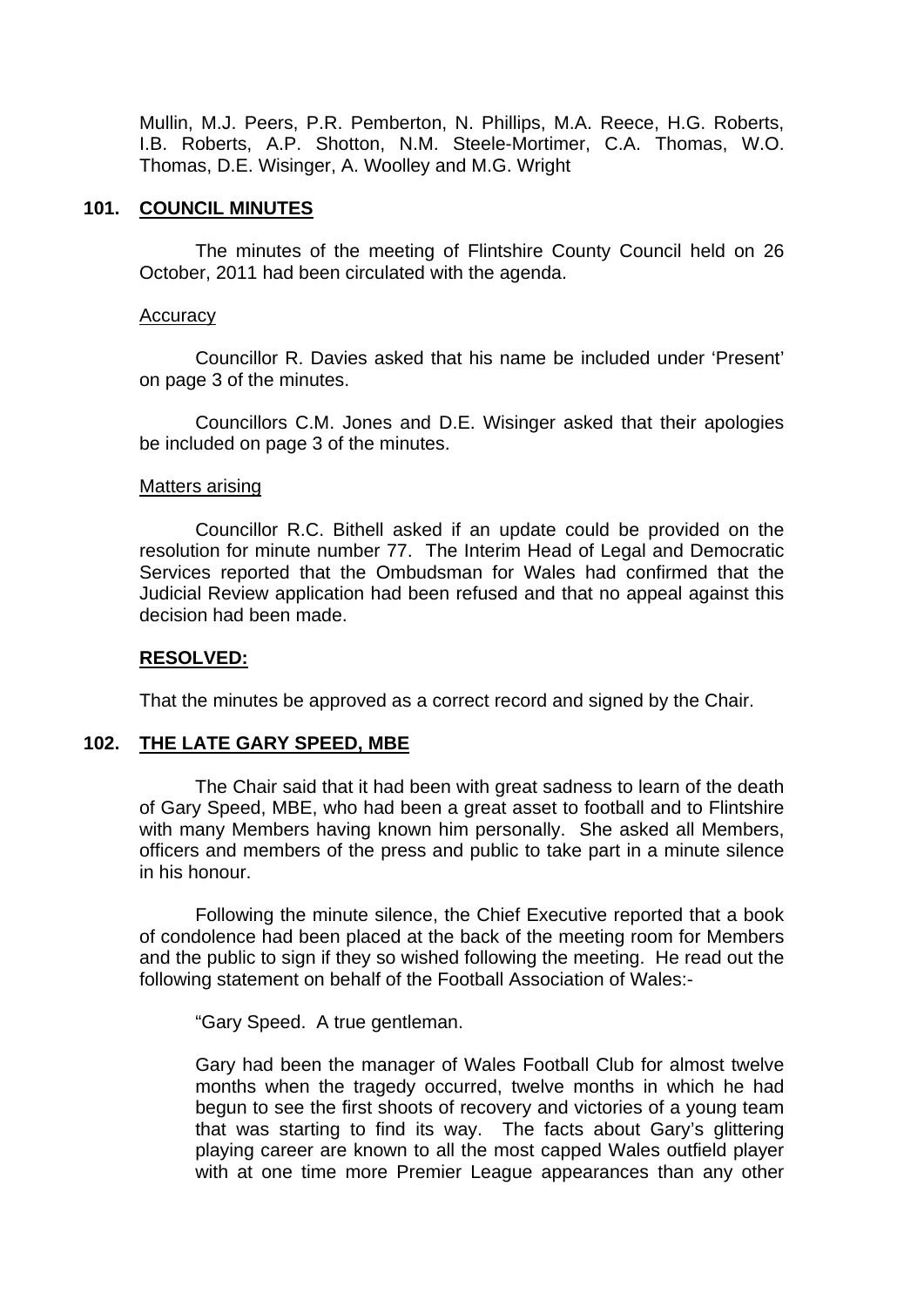player:- Cup Finals, a Championship and the MBE from the Queen, and a legend at Leeds United, Everton, Newcastle United, Bolton and Sheffield United.

After his initial settling in period as Welsh manager the new season brought positive results and a move up the FIFA rankings. More importantly the Welsh public was re- discovering their football team and the names of Bale, Ramsey, Bellamy and others were on everyones lips.

This indeed should, and will be his legacy for the future. A talented squad of young players who had at last seemed to find direction under Gary and his staff and looked ready to have their name in the spotlight.

The tributes have poured in from all over. Not just from football, but from other areas of sport, Government and football fans all over the globe. A testimony to a true gentleman, not just in sport but in life in general. His charisma lit up a room whenever he entered and his infectious smile and laugh put all at ease.

Our thoughts are with his family. For everyone who knew or came across Gary they will remember him as just a down to earth, normal, top person. One of the best."

 Councillor H. Brown said that on behalf of herself, Councillor G. Hardcastle and the Aston Community she wished to send her condolences and thoughts to Gary Speed's family and friends.

 Councillor N. Phillips spoke of Gary Speed's family who had been born and bred in Flintshire. He paid tribute to his football career, having played for Everton, Leeds, Newcastle United, Bolton and Sheffield United and recently becoming the Manager for the Wales Football team. He referred to the Everton motto – Nil Satis Nisi Optimum, which translated to nothing but the best was good enough. He said that Gary Speed, MBE had been the best and had certainly been good enough.

 Councillor F. Gilmore on behalf of the Independent Group offered his condolences to Gary Speed's family and friends.

#### **103. SCHOOL MODERNISATION**

The Chief Executive and Director of Lifelong Learning introduced a report to seek the Council's approval of the options for the Area Reviews of Secondary School provision in the Holywell, Queensferry/Connah's Quay and Buckley/Mynydd Isa and Mold areas and for the public consultation process to be re-opened.

 The Chief Executive and Director of Lifelong Learning gave a presentation which covered the following areas:-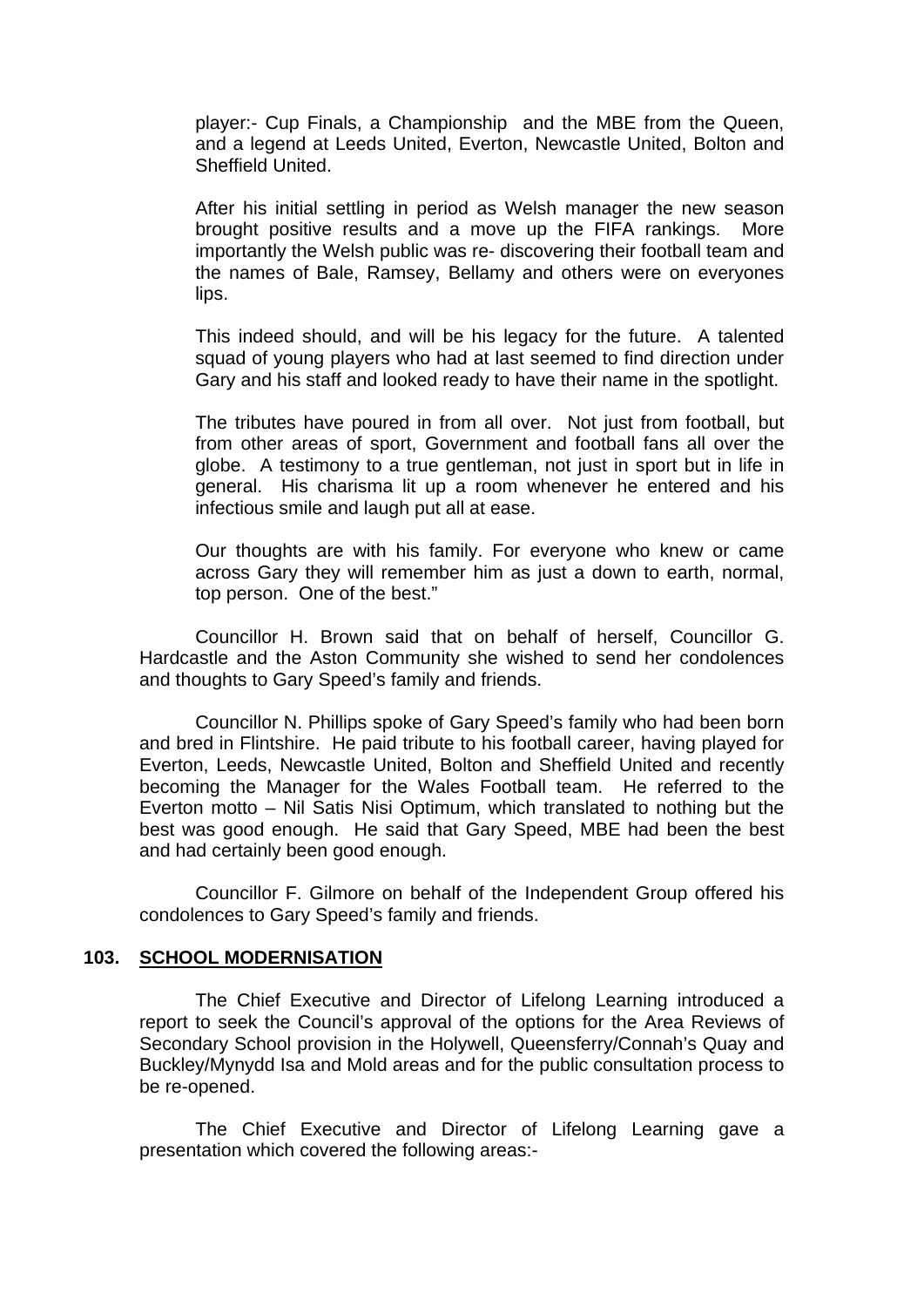- 17 August, 2011 Council position
- Further work needed
- Passing the tests to restore confidence
- Revised options for Queensferry, Shotton and Connah's Quay
- Revised options for Holywell
- Revised options for Mold, Buckley and Mynydd Isa
- Consulting
- Timeline

The Chief Executive reported that the Queensferry, Shotton and Connah's Quay areas together with the Holywell Area had qualified for provisional 21<sup>st</sup> Century Funding from the Welsh Government (WG). Bids had been submitted for this funding but it had been made clear to the WG that all options were being consulted on and there were currently no pre-determined preferences.

The Chair thanked all Members who had attended and contributed to the school modernisation workshops.

Councillor A. Woolley, Leader of the Council said that he was pleased that the Council was considering the consultation process on the revised options following the resolution of the Council on 17 August, 2011 to halt the consultation process. He said that he was confident that the consultation process could resume and that all deliberations should now be in the interest of the children currently attending schools in Flintshire and who would be in the future.

Councillor N.M. Steele-Mortimer, Executive Member for Education commented on the amount of work which had been carried out since the resolution of the Council on 17 August, 2011 including the workshops which had been held and which Members had contributed to. He reported that capital funding from the WG had been announced at £64.2M, (50% of which would need to be contributed from the Council) and would be the largest ever single investment for the schools in Flintshire. He proposed that the Council support the recommendations outlined in section 4.01 and 4.02 of the report. This proposal was seconded by Councillor A. Woolley.

Councillor M. Bateman welcomed the report and commended all political parties for working together for the future of the children in Flintshire. She also commended the Chair of the Council for her work following the Council meeting held on 17 August, 2011.

Councillor C.A. Thomas said that she was pleased that there had been a halt to the process and that Members were given the opportunity to be involved in producing a list of revised options. She said that the report presented to the meeting only dealt with the issue of surplus places and asked how the Council planned to deal with the welsh medium provision, school transport and sixth form provision in schools in Flintshire.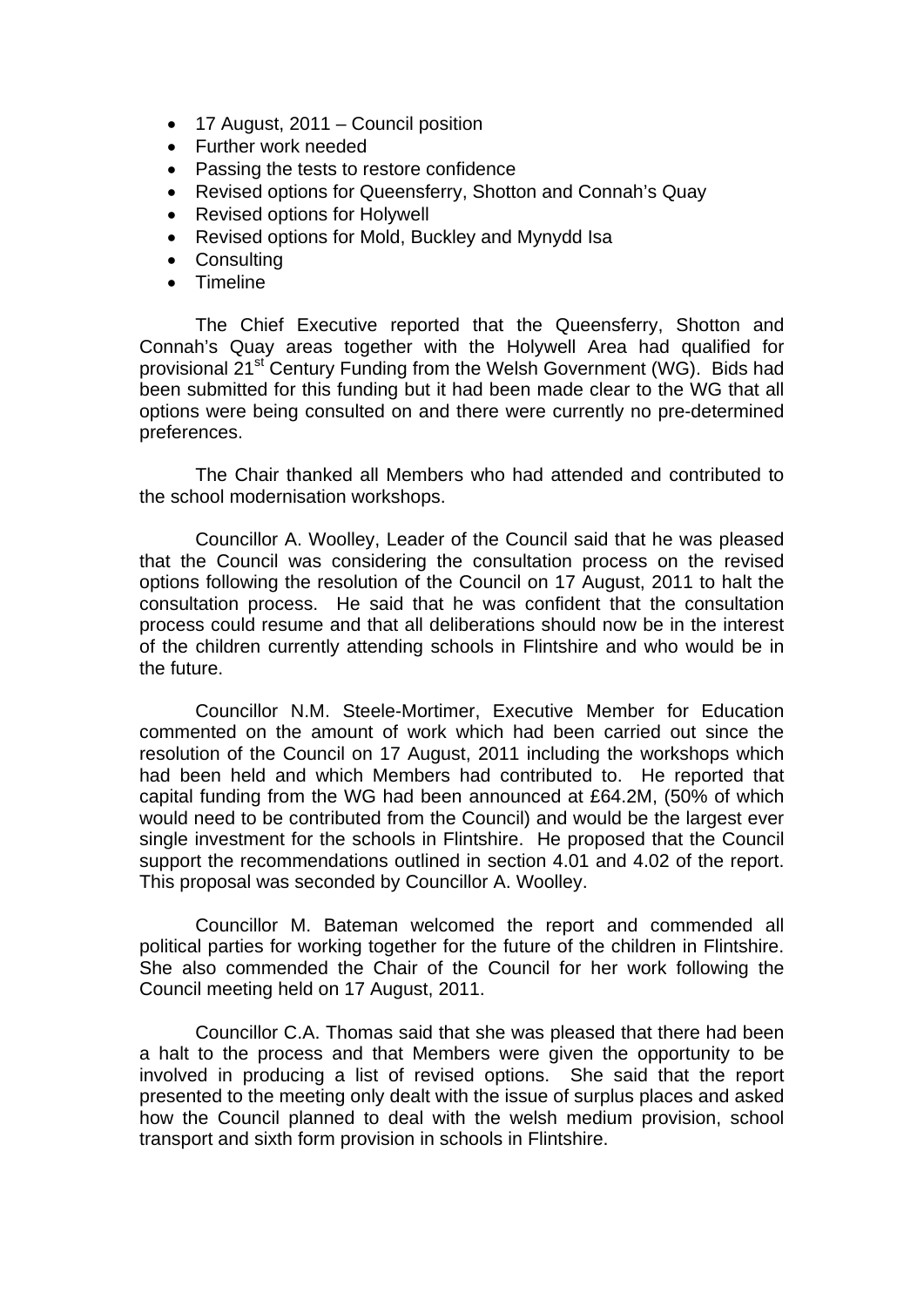The Chief Executive said that he recognised that there were a number of key issues which would be dealt with by the Council over the next few years, which included Post-16 Education and Welsh medium provision for schools in Flintshire. The Director of Lifelong Learning explained that the Lifelong Learning Overview and Scrutiny Committee would consider in detail how the policy framework for school modernisation would be developed and how this would be managed. Members would be given the opportunity to consider Welsh medium provision during a workshop and during meetings of the Lifelong Learning Overview and Scrutiny Committee before final adoption. He assured Members that there would be full on-going engagement of how school modernisation would develop in the years ahead.

Councillor A.P. Shotton welcomed the approach taken by the Council following the steps taken by the Labour Group to call for the consultation process to be halted during the Council meeting held on 17 August, 2011. He said that the revised options would not protect all schools in Flintshire and the Labour Group would continue to campaign to protect John Summers High School. He sought an assurance that all Members would receive an update at the next County Council meeting on how the consultation process was progressing. He said that Councillor C.A. Thomas had asked a number of important questions and it was important that Members continued to be updated on the development plan and whether or not this would be acceptable to the WG. Councillor A. Woolley gave an assurance that Members would be updated on the consultation process. The Chief Executive said that Members would receive advance copies of the consultation documents before it re-opened in February, 2012. He also said that an update on school modernisation would be a standing item on all future County Council agendas.

Councillor R. Davies commented on option 3.02 (4), as detailed in the report, and said that his recollection of the decision made at the workshop was that a new school would be created on the existing sites and raised concern that this had not been included as part of the option. Councillor R.P. Macfarlane said that during the workshop Members had felt that keeping a school building on the existing site took into account the feelings of local residents. Councillor A.P. Shotton spoke in support of the comments made by Councillor Davies.

Councillor J.B. Attridge proposed an amendment that option 4, under the areas Queensferry, Shotton and Connah's Quay be amended to read 'Amalgamate John Summers High School with Connah's Quay High School (one Headteacher and one Governing Body, involving the closure of two schools and creation of one new school on the existing sites). This amendment was seconded by Councillor R. Davies.

The Director of Lifelong Learning provided clarification on the amendment in response to questions from Members.

A recorded vote was requested and the requisite number of Members stood in support of this. On being put to the vote the amendment was carried.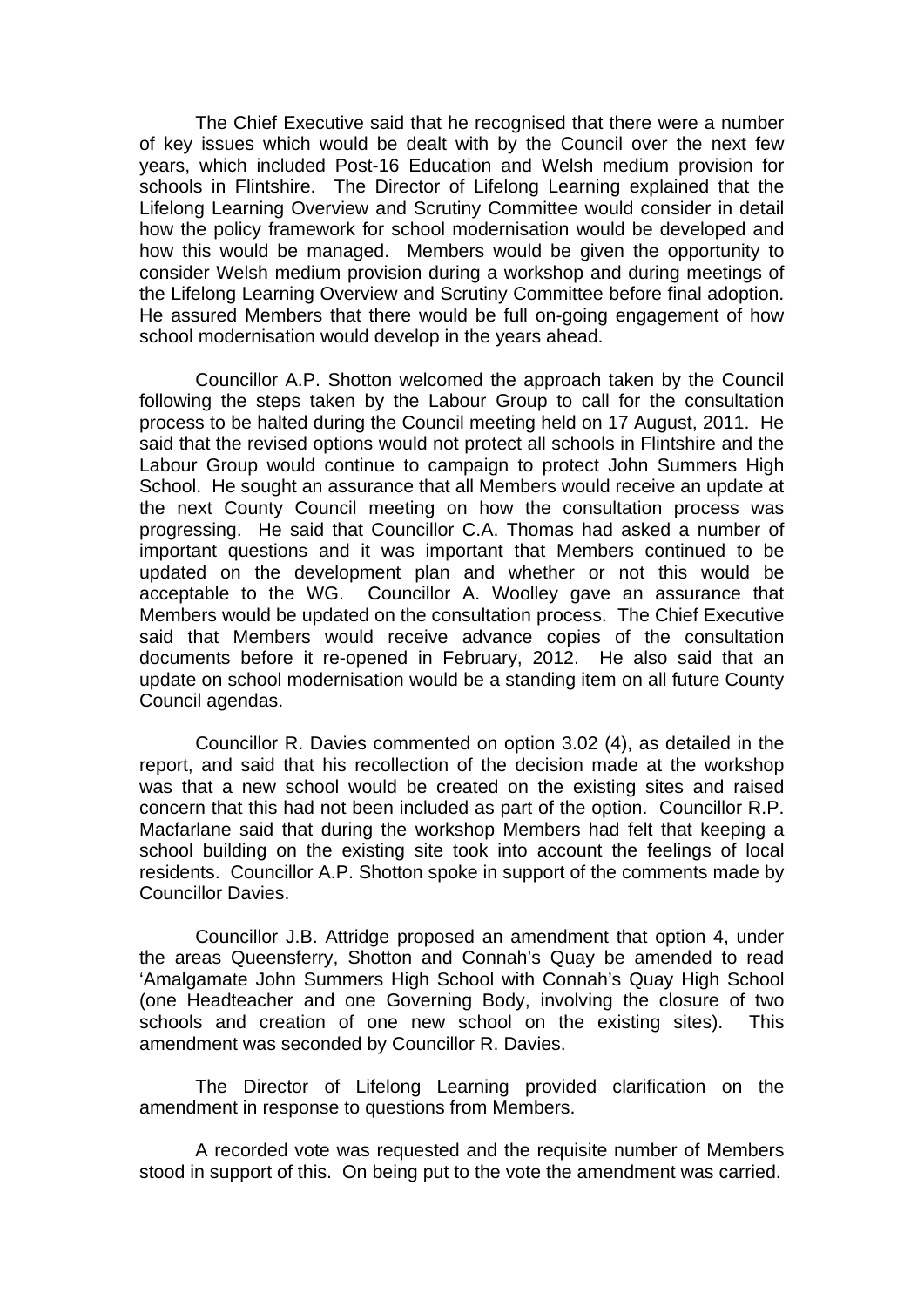#### **For the motion:-**

Councillors: J.B. Attridge, D. Barratt, G.H. Bateman, M. Bateman, R.C. Bithell, J.C. Cattermoul, D.L. Cox, R. Davies, A.J. Davies-Cooke, Q.R.H. Dodd, C.J. Dolphin, R. Dolphin, B. Dunn, F. Gillmore, R.G. Hampson, P.G. Heesom, H.T. Howorth, R. Hughes, H.D. Hutchinson, G. James, C.M. Jones, R.B. Jones, S. Jones, R.P. Macfarlane, D.I. Mackie, D.L. Mackie, D. McFarlane, H.J. McGuill, W. Mullin, T. Newhouse, M.J. Peers, P.R. Pemberton, N. Phillips, M.A. Reece, H.G. Roberts, I.B. Roberts, A.P. Shotton, C.A. Thomas, D.T. Williams, D.E. Wisinger, A. Woolley and M.G. Wright

#### **Abstentions**

Councillor: S.R. Baker, R.J.T. Guest, N.M. Matthews, N.M. Steele-Mortimer and W.O. Thomas

 Councillor J.C. Cattermoul raised concern that the viability of sixth form places was not being taken into consideration and said that only two of the 11 high schools in Flintshire had viable sixth forms in terms of the directive from the WG. She suggested that the options to retain 11-18 provision at the Elfed High School and to replace Holywell High School with an 11-18 school should be re-considered as further action to address the surplus places in sixth forms may be needed in the future. She suggested, if the options remained, that the need to address surplus places in sixth forms in the future be made clear to all interested parties during the consultation process. Councillor P.G. Heesom raised concern that the future of all sixth form provision had been ignored within this consultation process. He said that such an important issue should have been dealt with strategically as part of the report and questioned whether or not this would affect the Council's ability to access funding from the WG.

Councillor I.B. Roberts commented on the need for the Council to address surplus places in Primary Schools which also formed part of the directive from the WG.

 The Director of Lifelong Learning commented on the importance of open and clear information being made available to parents. The Chief Executive explained that the Council would be given the opportunity to demonstrate to the WG that the options complied with their guidance in order to access the provisional capital funding.

 Councillor H.G. Roberts thanked Members and officers for the changes made to the original proposals for Ysgol Gwenffrwd and commented on the importance of retaining Welsh medium education in Flintshire.

 Councillor R. Dolphin raised concern on the transport costs which would increase if a sixth form provision was removed from Holywell and supported the need to retain this provision in order to assist with the regeneration of the Town. Councillor C.J. Dolphin said that the Head teacher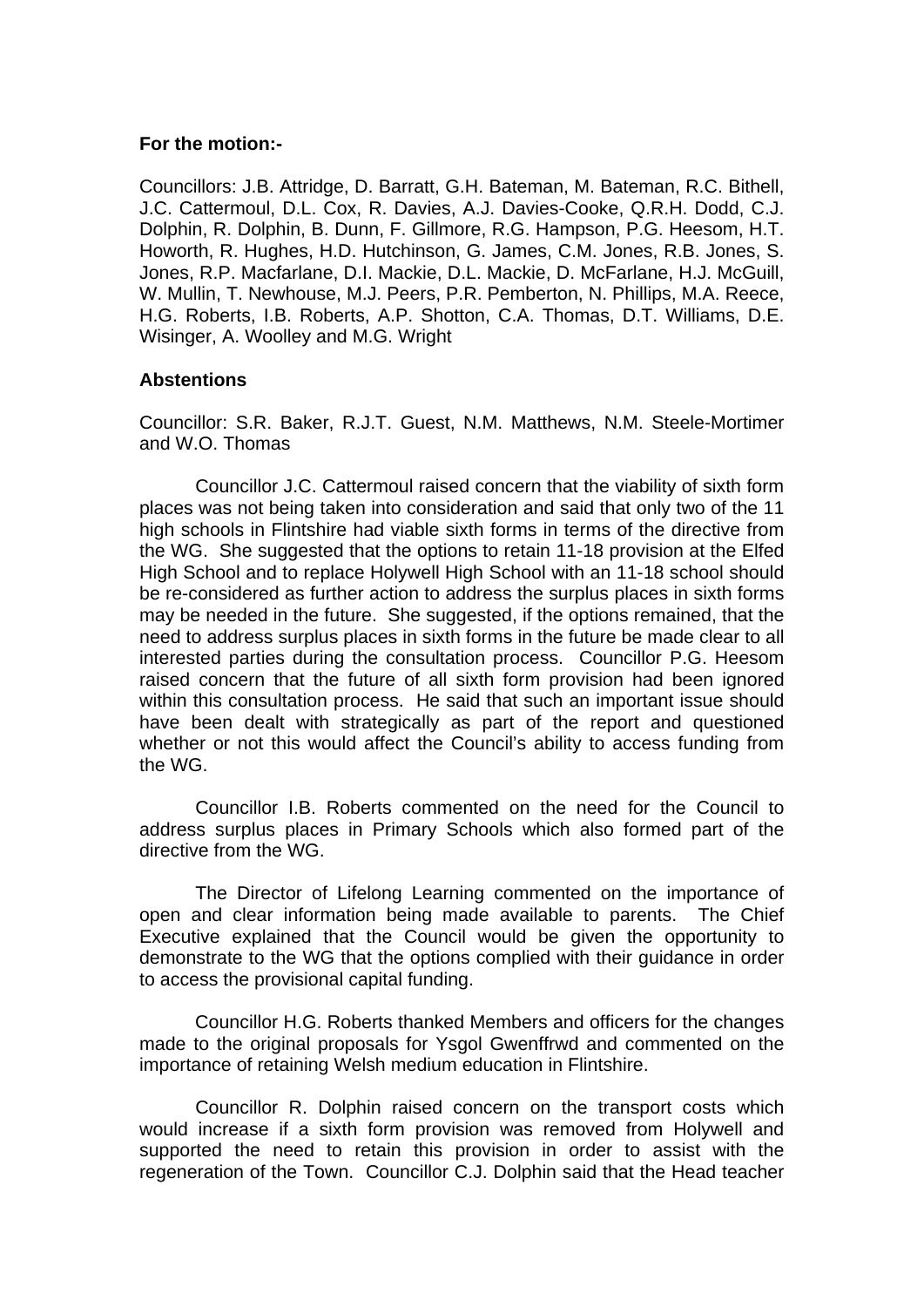of Holywell High School and the Governing Body supported the creation of an 11-18 school.

Councillor Q.R.H. Dodd thanked the Members representing Buckley for their support for the concerns of parents with children attending Argoed High School when considering the options for Mold, Buckley and Mynydd Isa during the workshops. Councillor M.J. Peers thanked Councillor Dodd for his comments and said that it was evident that Argoed High School was an excellent school and that there was a need to address the surplus places at Elfed High School. He welcomed that 21<sup>st</sup> Century School funding would be made available for the Holywell and Deeside areas but said that it would be useful for Members to understand why the Buckley area had not been successful. He also asked that the revised consultation document be clear so that all parties would be able to understand the process.

The Director of Lifelong Learning explained that it was important that the consultation document was easy to understand and that Members would be given the opportunity to comment on the consultation document prior to the process re-opening in February, 2012. He also explained that 21<sup>st</sup> Century School funding was applied to areas most in need looking at not just education but social needs within the communities. Funding for the Buckley area would be considered as part of the Council's future Capital Programme.

Councillor R.B. Jones proposed an amendment that option 3 under the list of options for Mold, Buckley and Mynydd Isa be deleted as it was included within option 2. When put to the vote this amendment was carried.

Councillor J.B. Attridge asked for clarification on the options sent to the WG in order to qualify for 21<sup>st</sup> Century School funding. The Director of Lifelong Learning explained that the options (in line with long standing practice) had been put forward following an officer team meeting, and in consultation with the Executive Member for Education.

In response to a concern raised by Councillor Heesom that these options had been sent to the WG without Member consent, the Chief Executive explained that the options had been submitted to the WG to ensure that Flintshire did not miss out on the opportunity for 21<sup>st</sup> Century School funding. It had been made clear to the WG that all options were being consulted on and there were currently no pre-determinations.

In summing up, Councillor Steele-Mortimer recognised that there were other issues, including sixth form provision and surplus places within primary schools which would be addressed in due course. He commented on the Welsh medium education draft strategy which would be open for consultation with Members to enable an input in the process.

Councillor Q.R.H. Dodd read out the following statement on behalf of 'Save Argoed':-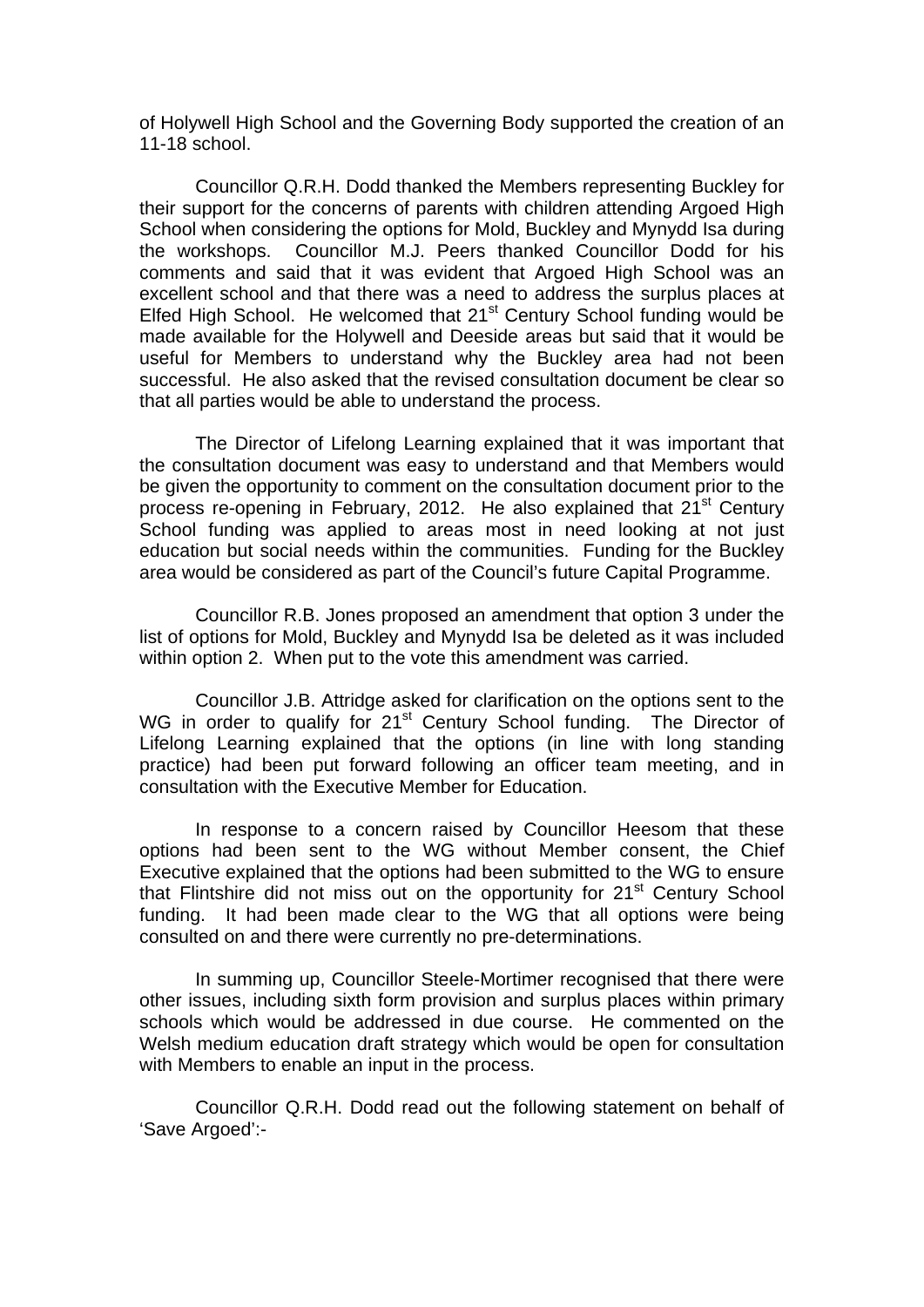'Save Argoed would like to commend and thank all Councillors for their time and commitment since 17 August, 2011 exploring all viable options and keeping their promise to look at all options again'.

### **RESOLVED:**

- (a) That the County Council approve the revised set of options for public consultation, as detailed in the report, subject to the following amendments;
- (b) That option 4 under the areas Queensferry, Shotton and Connah's Quay be amended to read 'Amalgamate John Summers High School with Connah's Quay High School (one Headteacher and one Governing Body, involving the closure of two schools and the creation of one new school on the existing sites);
- (c) That option 3 under the list of options for Mold, Buckley and Mynydd Isa, as detailed in the report be deleted before re-opening the consultation process; and
- (b) That the County Council commits to reopening public consultation in February, 2012 with preparatory work to be completed in January, 2012.

When put to the vote, Councillor P.G. Heesom voted against the recommendations.

#### **104. DURATION OF MEETING**

The meeting commenced at 6.00 p.m. and ended at 8.25 p.m.

#### **105. ATTENDANCE BY MEMBERS OF THE PRESS AND PUBLIC**

There were seventeen members of the public and four members of the press present.

> **……………………………… Chair**